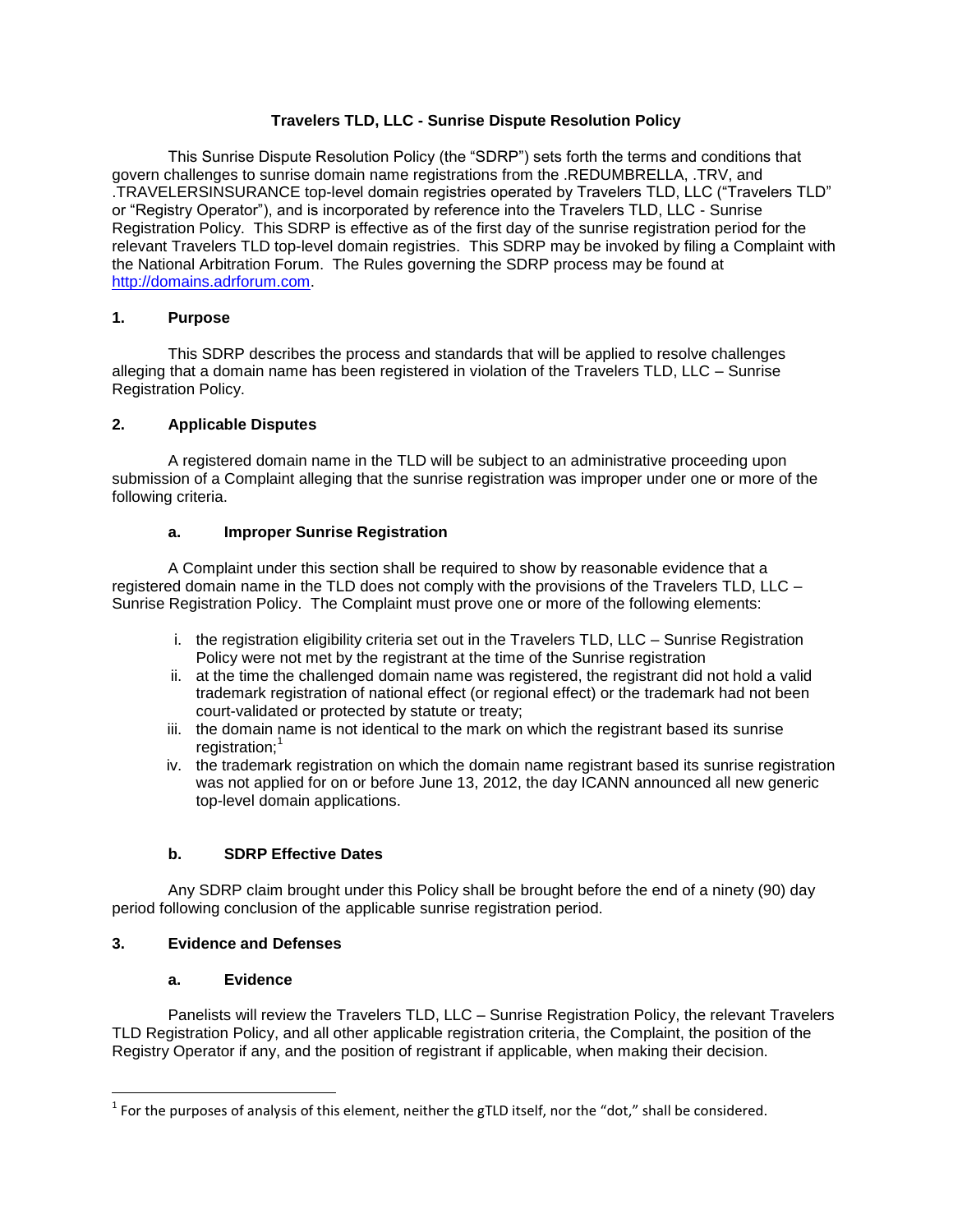### **b. Defenses**

Harmless error. A Respondent may produce evidence to show that, although the sunrise registration was granted based on submission of the wrong documents, or documents containing an error, the true and correct evidence existed at the time the sunrise registration was applied for and, thus, the registration would have been granted.

### **4. Remedies**

If the Panelist finds that the domain name was improperly registered during the Sunrise period, the domain name will be, in the sole discretion of Registry Operator, (a) suspended for the remaining term of registration, (b) cancelled and returned to the pool of names available for registration, or (c) reserved by Registry Operator and subsequently made available for registration under such terms as Registry Operator may determine, including to the party filing the Complaint.

# **5. Procedure**

# **a. Pre-Filing Requirements**

Before filing a complaint with a Provider (as defined below) pursuant to this SDRP, a complainant must contact Registry Operator at [ngtld-abuse@cscinfo.com](mailto:ngtld-abuse@cscinfo.com) and provide Registry Operator with an explanation of the basis for the to-be-filed complaint. Upon receipt of such a communication, Registry Operator will attempt to resolve the matter informally. If Registry Operator, in its sole discretion, determines that it is unable to resolve the matter, Registry Operator will notify the complainant to submit its complaint to a Provider.

# **b. Dispute Resolution Provider / Selection of Procedure**

A Complaint under this SDRP shall be submitted to the National Arbitration Forum ("Forum" or "Provider") by submitting the Complaint directly to the Forum. The Forum will administer the proceeding and select a qualified and eligible Panelist ("Panelist"). The Forum has established Rules for National Arbitration Forum's Sunrise Dispute Resolution Policy ("Rules"), setting forth a fee schedule and other technical and process requirements for handling a dispute under this SDRP. The proceedings under this SDRP will be conducted according to this SDRP and the applicable Rules of the Forum.

# **c. Registry Operator's or Registrar's Involvement**

(i) Upon Provider's notification to Registry Operator of the Complaint pursuant to the Rules, Registry Operator shall have twenty (20) days to submit to Provider, if Registry Operator so chooses, any information or documentation relating to Registry Operator's position concerning the domain name(s), the Complaint, and compliance with this SDRP and any other applicable rules or policies.

(ii) Neither the Registry Operator nor the registrar is or will be liable as a result of any decisions rendered by the Panelist. Any sunrise-registered domain names in the TLD involved in a SDRP proceeding will be locked against transfer to another domain name holder or another registrar during the course of a proceeding. The contact details of the holder of a registered domain name in the TLD, against which a Complaint has been filed, will be as shown in the publicly available Whois database record for the relevant registrant. Registry Operator and the applicable registrar will comply with any Panelist decision and make all appropriate changes to the status of the domain name registration(s) in their Whois databases.

# **d. Parties**

The registrant of a registered domain name in the TLD shall be promptly notified by the Forum of the commencement of a dispute under this SDRP, and may contest the allegations of the Complaint or show other cause why the remedy requested in the Complaint should not be granted in accordance with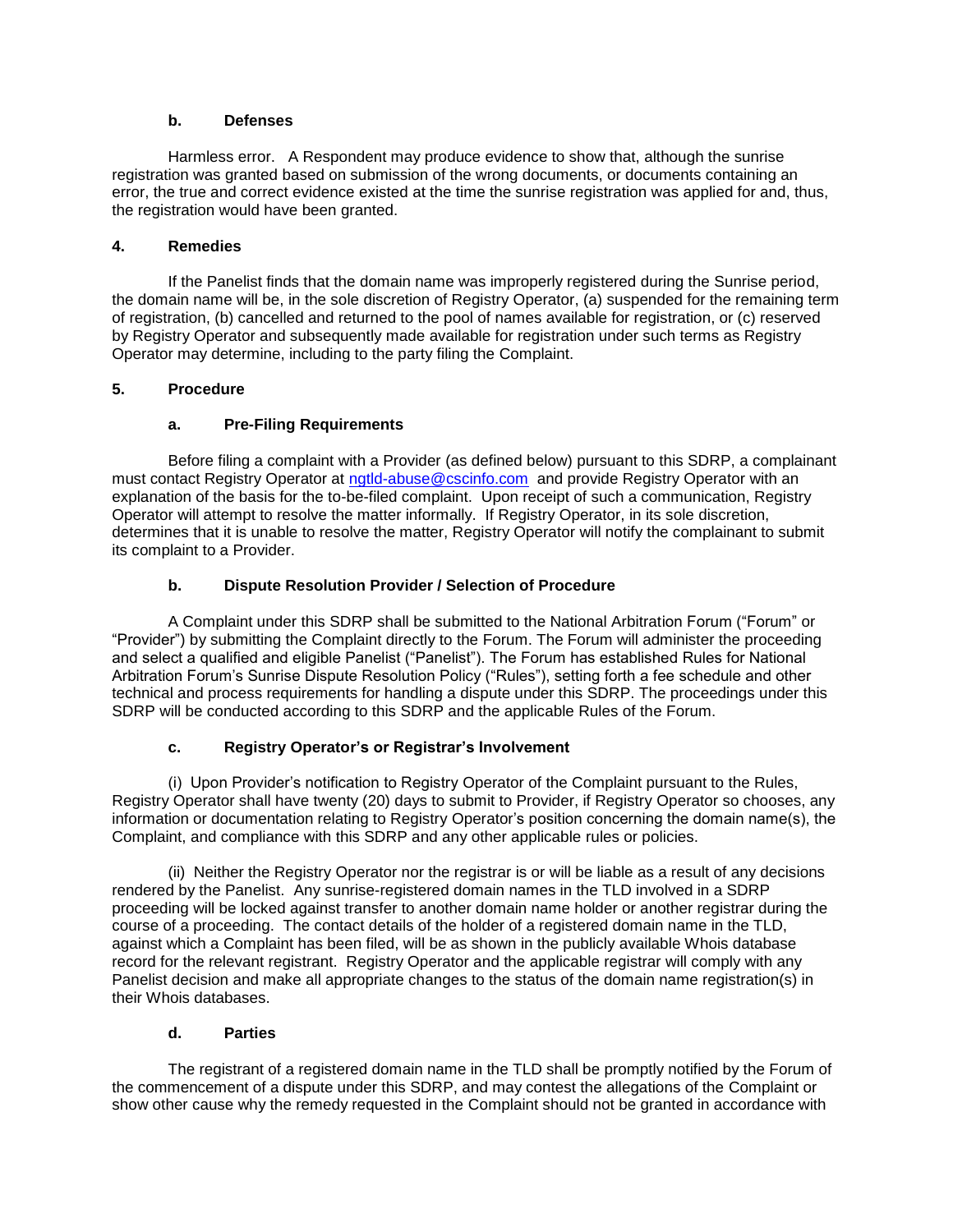this SDRP. In all cases, the burden of proof shall be on the Complainant, and default or other failure of the holder of the registered domain name shall not constitute an admission to any allegation of the Complaint. The Forum shall promptly notify all named parties in the dispute, as well as the registrar and Registry Operator of any decision made by a Panelist.

### **e. Decisions**

(i) The Panelist may state the basis on which the decision is issued in summary format and may include such commentary or guidance as the Panelist deems appropriate;

(ii) the decision shall state whether the criteria for this SDRP has been satisfied or the status quo maintained;

(iii) decisions made under this SDRP will be publicly published by the Forum on its website; and

(iv) decisions made under this SDRP shall constitute a recommendation to the Registry Operator as to whether the Complainant has satisfied the provisions of this SDRP.

# **f. Implementation of a Lock and the Decision**

If a Panelist's decision recommends a change to the status of a registered domain name, the Registry Operator will wait ten (10) business days after communication of the decision before implementing that decision, unless the registrant submits to the Registry Operator (with a copy to the Forum) during that ten (10) day period official documentation (such as a copy of a Complaint, filestamped by the clerk of the court) that the registrant has commenced a lawsuit to preserve its claimed rights in a court of competent jurisdiction over the parties and the registered domain name. If such documentation is received, no further action shall be taken until the Registry Operator receives (i) evidence satisfactory to Registry Operator of an agreed resolution between the parties; (ii) evidence satisfactory to Registry Operator that registrant's lawsuit has been dismissed or withdrawn; or (iii) a copy of a valid order from such court dismissing such lawsuit or otherwise directing disposition of the registered domain name.

# **g. Representations and Warranties**

Parties to a dispute under this SDRP shall warrant that all factual allegations made in the course thereof are true and correct to the best of their knowledge, and shall remain subject to all representations and warranties made in the course of registration of a disputed domain name.

# **6. Maintaining the Status Quo**

During a proceeding under the SDRP, the registered domain name shall be locked against transfers between registrants and/or registrars and against deletion or cancellation by registrants.

#### **7. Indemnification / Hold Harmless**

The parties shall hold the registrar, Registry Operator, the Forum, and the Panelist harmless from any claim arising from operation of the SDRP. Neither party may name the registrar, Registry Operator, the Forum, or the Panelist as a party or otherwise include the registrar, Registry Operator, the Forum, or the Panelist in any judicial proceeding relating to the dispute or the administration of the SDRP policy. The parties shall indemnify, defend and hold harmless the registrar, Registry Operator, the Forum, the Panelist and their respective employees, contractors, agents and service providers from any claim arising from the conduct or result of a proceeding under this SDRP. Neither the registrar, Registry Operator, the Forum, the Panelist and their respective employees, contractors, agents and service providers shall be liable to a party for any act or omission in connection with any administrative proceeding under this SDRP or the corresponding Rules. The Complainant shall be directly and solely liable to the registrant in the event the Complaint is granted in circumstances where the registrant is lawfully entitled to registration and use of the registered domain name(s) in the TLD.